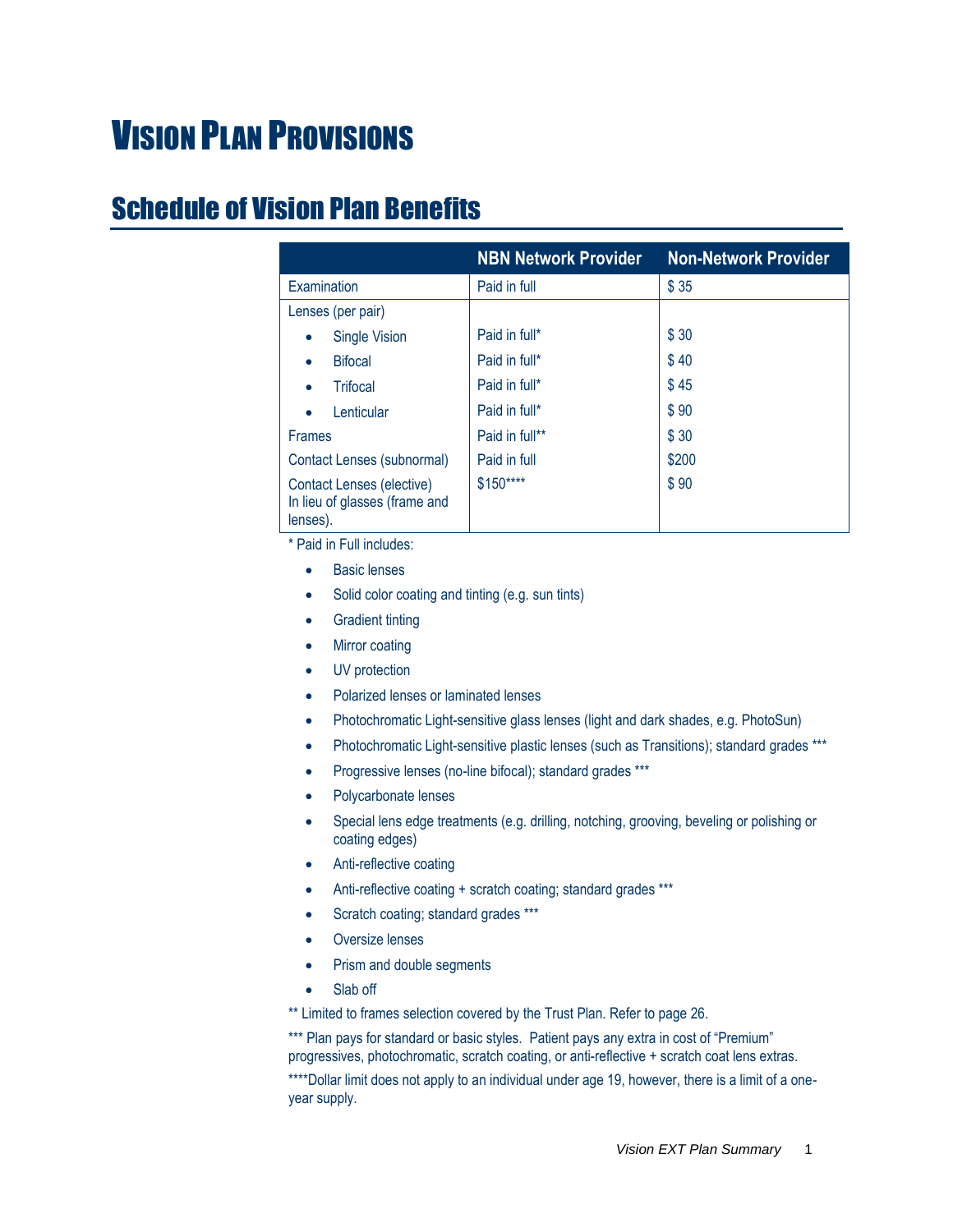## Covered Services

| <b>Northwest Benefit</b><br><b>Network</b>     | Northwest Benefits Network (NBN) has developed a network of providers<br>to assure quality care while controlling costs. Your benefits will be<br>maximized when you obtain service from a participating NBN network<br>provider. However, if you wish to obtain services from a non-participating<br>provider, you are free to do so under the Plan, although your out-of-<br>pocket expenses will almost always be greater.                                           |
|------------------------------------------------|-------------------------------------------------------------------------------------------------------------------------------------------------------------------------------------------------------------------------------------------------------------------------------------------------------------------------------------------------------------------------------------------------------------------------------------------------------------------------|
|                                                | NBN network provider lists are updated periodically and are available<br>from the Trust Administrative Office or your local union. A list of network<br>providers can also be obtained by calling 206-726-3278 or 800-732-1123<br>or going online to the Northwest Administrators, Inc. website at<br>www.nwadmin.com. On the website home page, just click on Search<br><b>NBN Vision Providers</b> and add the applicable information for your<br>search.             |
| <b>Schedule of Benefits</b>                    | The Schedule of Benefits on page 1 summarizes the benefits under the<br>Plan when services are performed by NBN network providers and non-<br>participating providers. Before services begin, you may wish to discuss<br>with your provider what is covered and what is your responsibility so you<br>will know the benefits and amount of your out-of-pocket expense.                                                                                                  |
| <b>Benefit Descriptions</b><br>and Limitations | Services provided under the Vision Plan are described below. Please<br>note the limitations on these services to avoid any misunderstanding<br>about eligibility or any potential out-of-pocket expenses you may incur.<br>Any additional care, service and/or materials not covered by this Plan<br>may be arranged between you and your provider at your own expense.                                                                                                 |
|                                                | The 365 and 730-day time limitations are strictly enforced. When<br>determining eligibility for lenses or frames, the 365 or 730 days are<br>tracked from the date of service recorded on the claim form by the<br>provider. You can verify coverage by calling the Trust Administrative<br>Office or by visiting the Northwest Administrators, Inc. website at<br>www.nwadmin.com. Using the website will require you to register and log<br>in as a Plan Participant. |
|                                                | Routine vision exam - A complete analysis of the eyes and related<br>structure to determine the presence of vision problems, abnormalities<br>or to determine the need for corrective lenses will be covered once<br>every 365 days from the date of your last covered examination. If you<br>are getting an examination for an eye injury, irritation, or disease,<br>submit your claim for the examination to your medical plan.                                      |
|                                                | Lenses - If you require a new prescription or a change in your<br>current prescription, the provider will order the proper single vision,<br>bifocal, trifocal or lenticular lenses. One pair of lenses per person is<br>covered once every 365 days from the date the last covered lenses<br>were ordered.                                                                                                                                                             |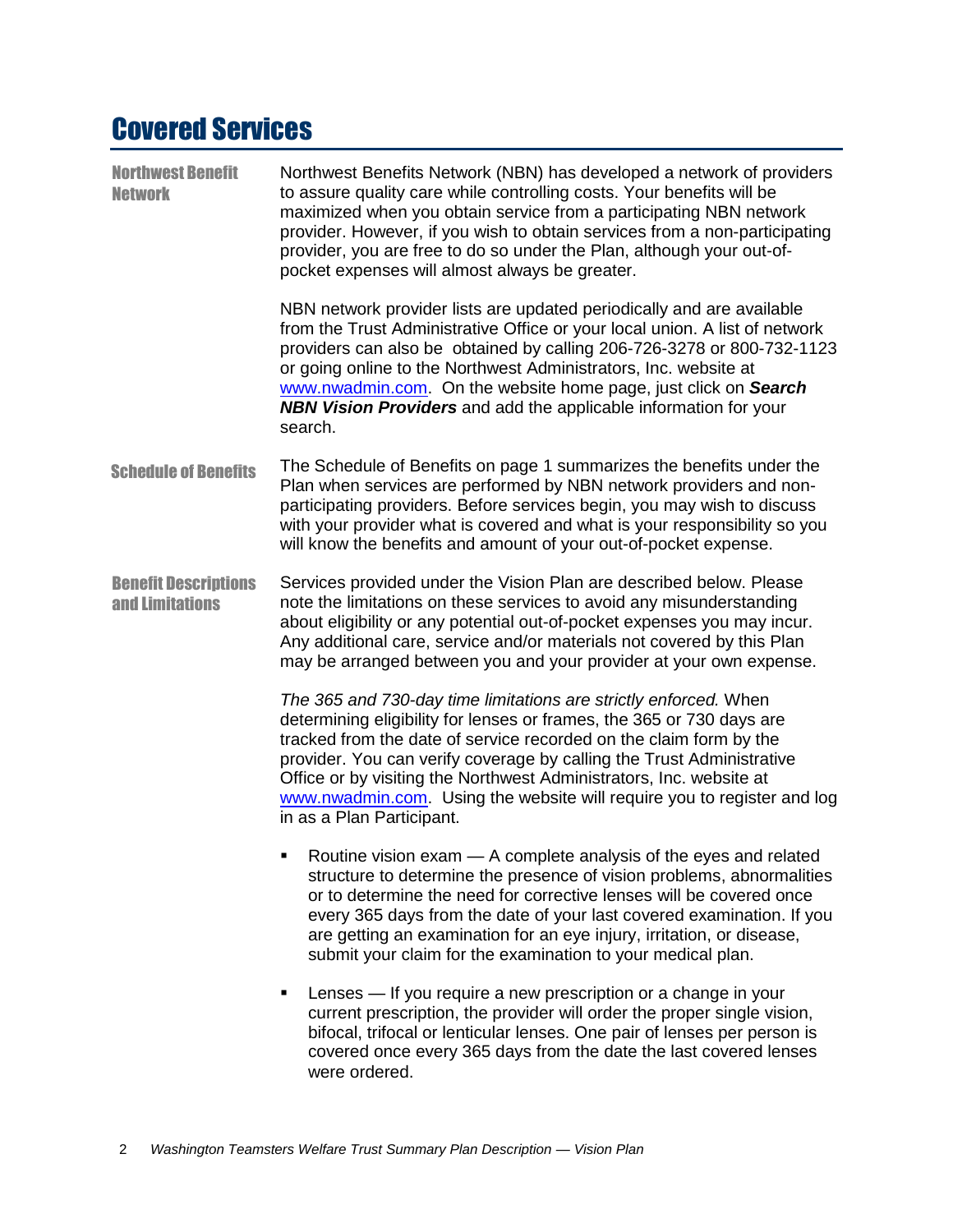- **Filtum** Frames If you use a participating NBN network provider, your provider will show you the selection of frames covered in full by your Plan and those which will cost more than your allowed benefit. You may choose any frame you wish; however, if you select one which costs more than allowed under the Plan, you will be responsible for the additional charge. Frames are covered once every 730 days (two full years) from the date the last covered frames were ordered.
- Elective contact lenses When you choose to receive elective contact lenses in lieu of glasses (frame and lenses), the benefit allowance includes the contact lenses and fitting/evaluation. The contact lens benefit is available once every 365 days from the date your last contact lenses or lenses for glasses were ordered, whichever was later. Contact lenses are provided in lieu of all other hardware (frame and lenses) for 365 days.
- Subnormal vision aid Contact lenses prescribed as a subnormal vision aid are covered under the Plan for the following conditions:
	- − After cataract surgery
	- − Keratoconus (bulging cornea)
	- − When vision acuity is not correctable to 20/70 in the better eye by use of conventional type lenses, but can be improved to 20/70 or better by the use of contact lenses.

If necessary, NBN will provide lenses and frames in addition to contact lenses after cataract surgery. If a change in prescription is indicated, you will be eligible for an annual examination and lenses again after 365 days, frames after 730 days, and contact lens replacement after 730 days.

Your provider must obtain prior approval from NBN before ordering these lenses. One pair of subnormal vision aid contacts per person is covered once every 730 days from the date your last covered subnormal contact lenses were ordered.

If you have coverage under the Trust as an active employee and as a dependent of another employee covered by the Trust, or as a dependent of two covered employees, the coverages will be coordinated so that the sum of the benefits paid under this Plan plus benefits paid under all other plans will not exceed 100% of allowable expenses incurred. Benefits are not transferable or assignable from one family member to another. For example, if you do not wear glasses, another family member may not receive an additional pair because you did not order or need a pair of glasses.

**Example #1:** Both spouses are covered by the Plan as employees. One spouse obtains elective contacts that cost \$200. She submits a claim and the Plan pays \$150. The other spouse may submit a claim for the remaining \$50 and it will be processed under his coverage as a

When You are Covered as an Employee and a Dependent, or as a Dependent of Two **Employees**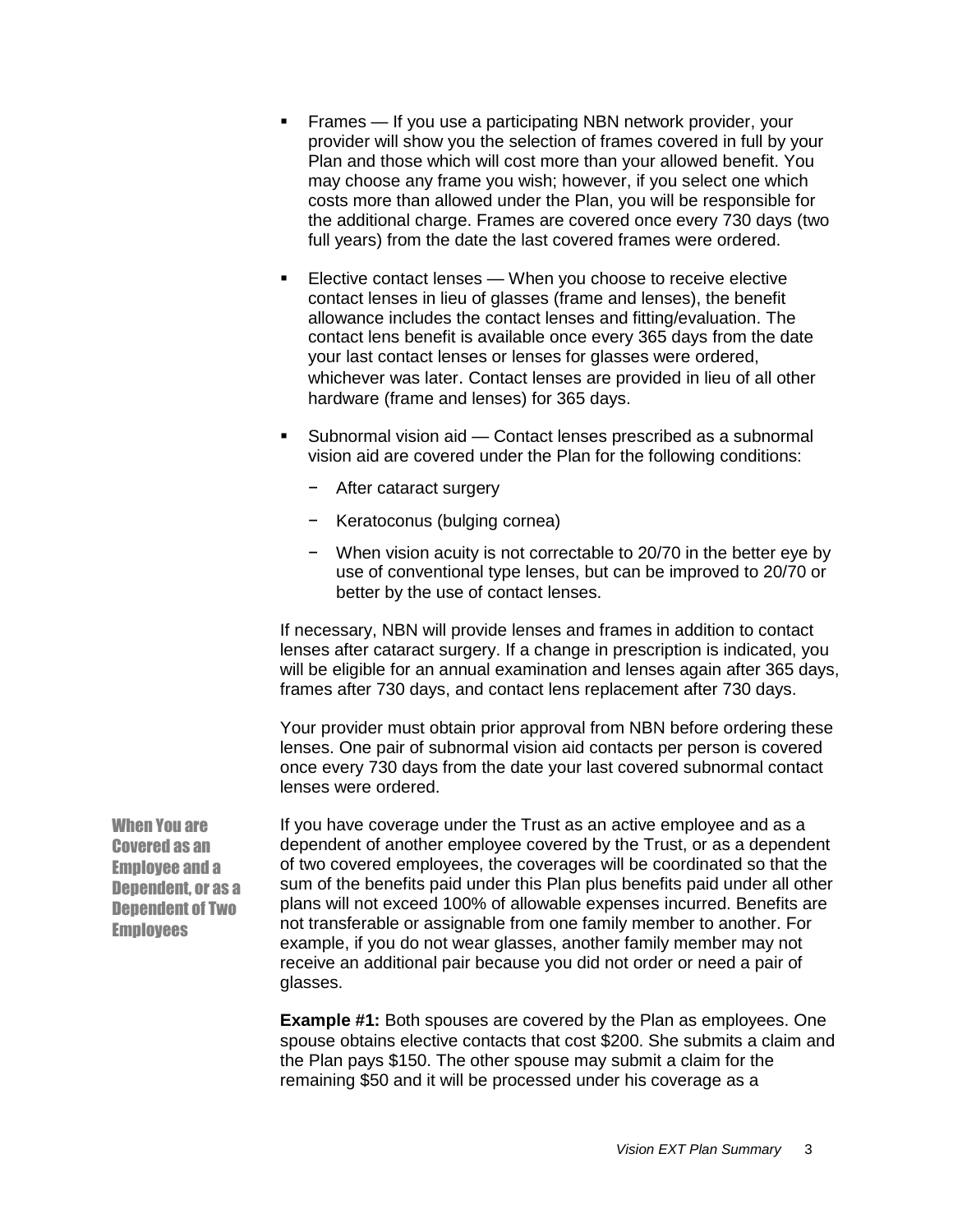secondary plan. The Plan does not allow two pair of contacts or double coverage as an alternative to coordination of benefits.

**Example #2:** Both spouses are covered as employees and their dependents have coverage under both parents' Plans. A dependent child receives glasses from a network provider and one parent is billed for a \$10 Plan copayment and \$25 for the portion of the frames cost which exceeds the Plan's frame allowance. The other parent may then submit a claim on behalf of the child for the \$35 which was not paid by the Plan. The Plan does not provide for two pair of glasses or double coverage as an alternative to coordination of benefits.